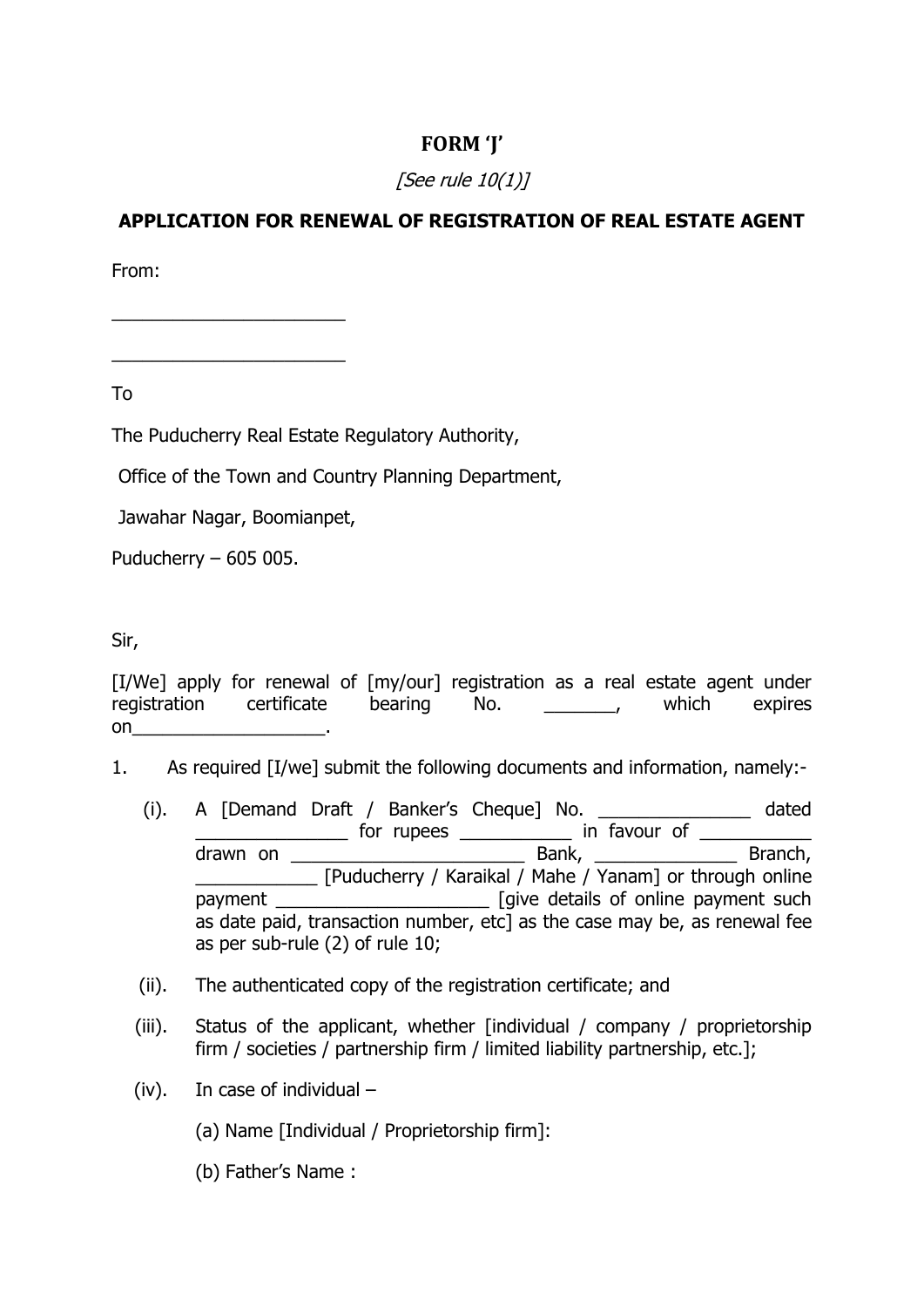(c) Occupation :

(d) Address :

(e) Contact details (Phone number, email, fax number, etc) :

(f) Name, Photograph, contact details and address of the proprietor :

or

In case of [partnership firm / societies / companies, etc.] -

(a) Name [partnership firm / societies / companies, etc.] :

(b) Address :

(c) Copy of registration certificate as [partnership firm / societies / companies, etc.] :

(d) Major activities :

(e) Contact details (Phone number, email, fax number, etc.) :

(f) Name, photograph, contact details and address of [partners / directors, etc.] :

- (v). particulars of registration as [proprietorship / societies / partnership / company, etc] including the bye-laws, memorandum of association, articles of association etc. as the case may be;
- (vi). authenticated copy of the address proof of the place of business;
- (vii). authenticated copy of the PAN card of the real estate agent;
- (viii). authenticated copy of the registration as a real estate agent in any other State or Union territory, if applicable;
- (ix). Any other information as specified by regulations.

2. [I/we] solemnly affirm and declare that the particulars given in herein are correct to [my /our] knowledge and belief and nothing material has been concealed by [me/us] therefrom.

Dated:

Place:

Yours faithfully,